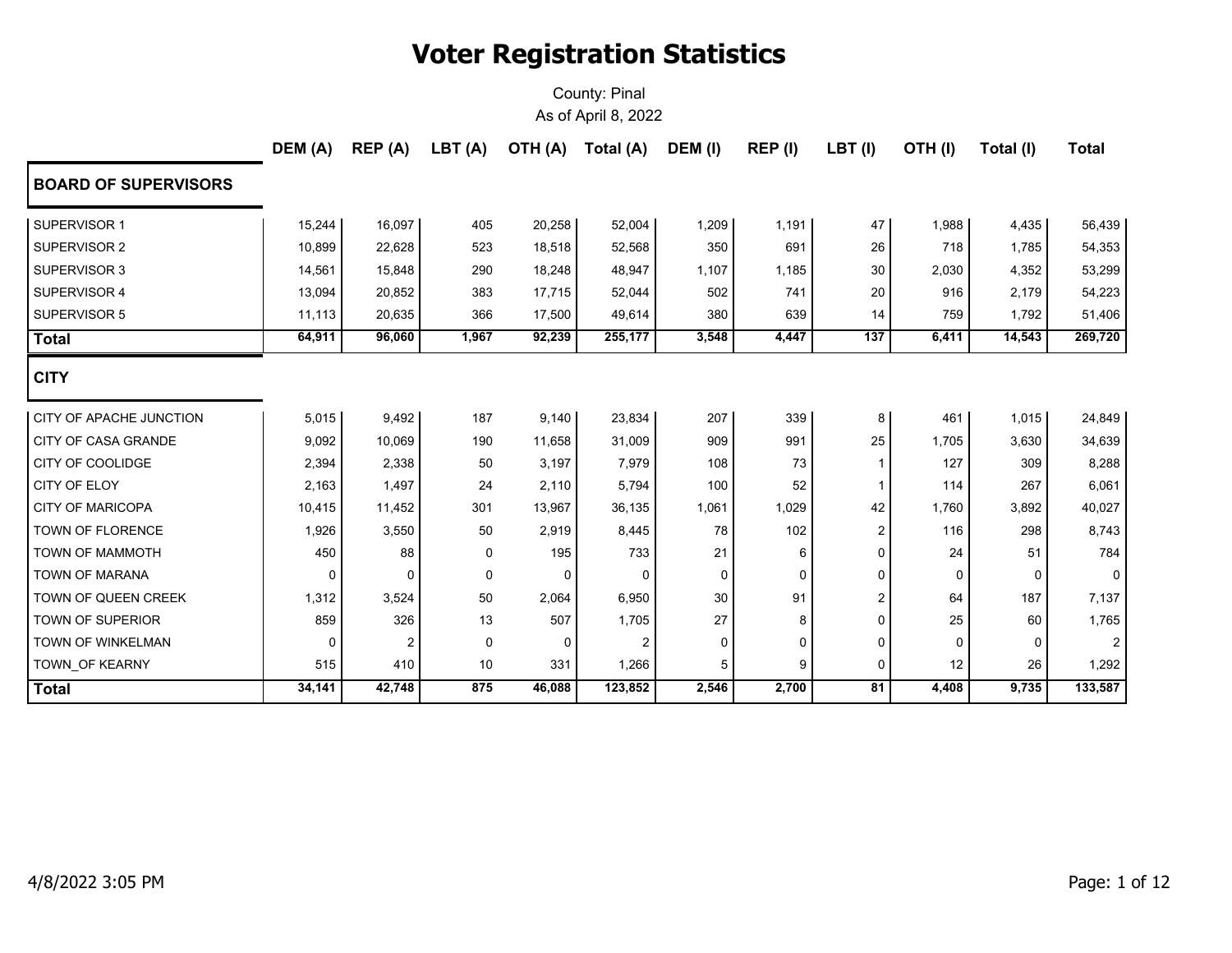|                                 | DEM (A) | REP(A) | LBT (A) | OTH (A) | Total (A) | DEM (I) | REP (I) | $LBT$ (I) | OTH(I) | Total (I) | Total   |
|---------------------------------|---------|--------|---------|---------|-----------|---------|---------|-----------|--------|-----------|---------|
| <b>COMMUNITY COLLEGE</b>        |         |        |         |         |           |         |         |           |        |           |         |
| COMMUNITY COLLEGE DIST 1        | 15,244  | 16,097 | 405     | 20,258  | 52,004    | 1,209   | 1,191   | 47        | 1,988  | 4,435     | 56,439  |
| COMMUNITY COLLEGE DIST 2        | 10,899  | 22,628 | 523     | 18,518  | 52,568    | 350     | 691     | 26        | 718    | 1,785     | 54,353  |
| COMMUNITY COLLEGE DIST 3        | 14,561  | 15,848 | 290     | 18,248  | 48,947    | 1,107   | 1,185   | 30        | 2,030  | 4,352     | 53,299  |
| COMMUNITY COLLEGE DIST 4        | 13,094  | 20,852 | 383     | 17,715  | 52,044    | 502     | 741     | 20        | 916    | 2,179     | 54,223  |
| COMMUNITY COLLEGE DIST 5        | 11,113  | 20,635 | 366     | 17,500  | 49,614    | 380     | 639     | 14        | 759    | 1,792     | 51,406  |
| <b>Total</b>                    | 64,911  | 96,060 | 1,967   | 92,239  | 255,177   | 3,548   | 4,447   | 137       | 6,411  | 14,543    | 269,720 |
| <b>CONGRESSIONAL</b>            |         |        |         |         |           |         |         |           |        |           |         |
| <b>CONGRESSIONAL DISTRICT 2</b> | 28,342  | 35,266 | 747     | 37,639  | 101,994   | 1,815   | 1,994   | 63        | 3,073  | 6,945     | 108,939 |
| CONGRESSIONAL DISTRICT 5        | 20,603  | 41,946 | 912     | 35,702  | 99,163    | 714     | 1,371   | 44        | 1,499  | 3,628     | 102,791 |
| CONGRESSIONAL DISTRICT 6        | 14,993  | 17,470 | 280     | 17,464  | 50,207    | 986     | 1,010   | 29        | 1,769  | 3,794     | 54,001  |
| CONGRESSIONAL DISTRICT 7        | 973     | 1,378  | 28      | 1,434   | 3,813     | 33      | 72      |           | 70     | 176       | 3,989   |
| <b>Total</b>                    | 64,911  | 96,060 | 1,967   | 92,239  | 255,177   | 3,548   | 4,447   | 137       | 6,411  | 14,543    | 269,720 |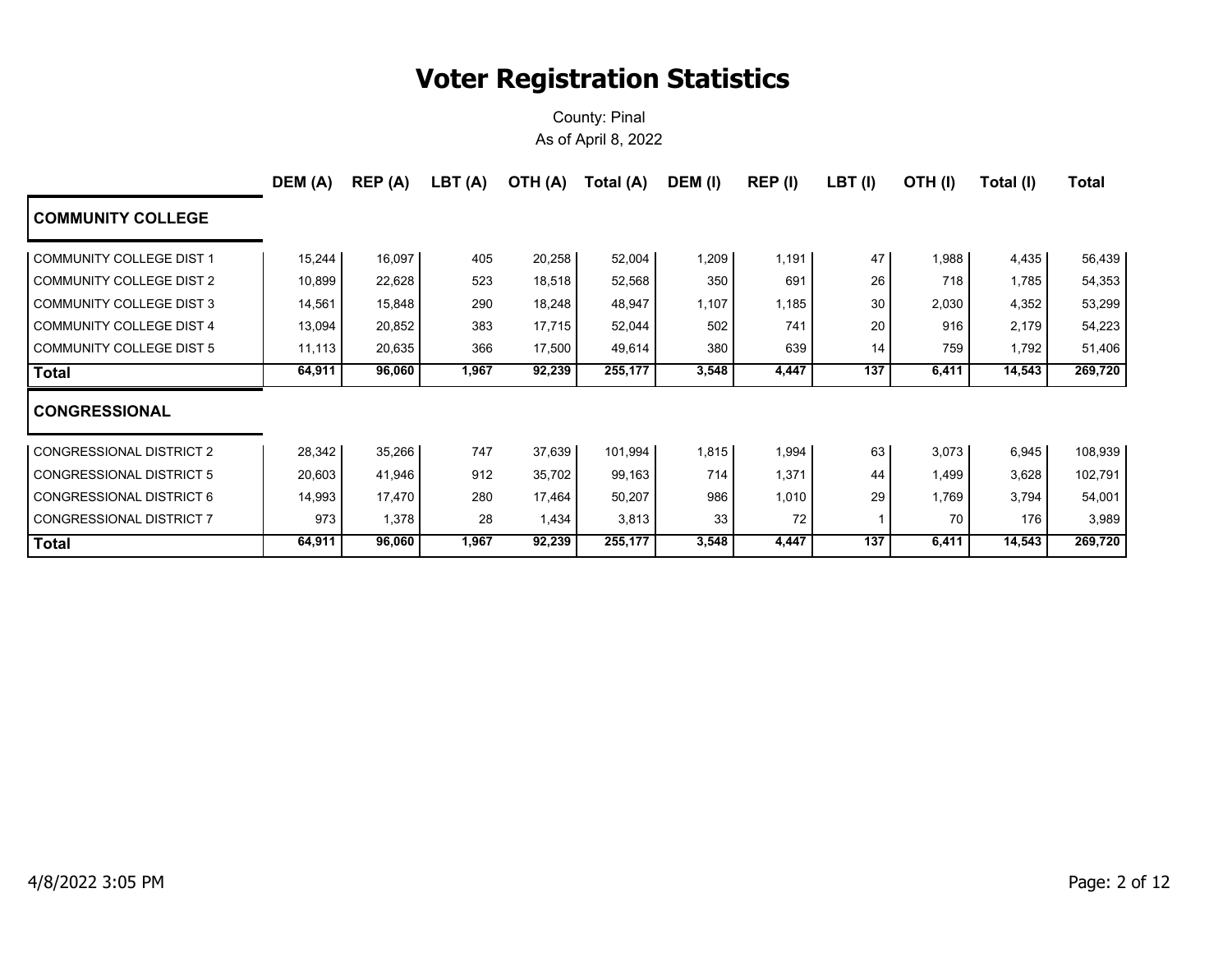|                                   | DEM (A) | REP (A) | LBT(A)   |        | OTH (A) Total (A) | DEM (I)  | REP (I)        | $LBT$ (I)      | OTH(I)         | Total (I) | <b>Total</b> |
|-----------------------------------|---------|---------|----------|--------|-------------------|----------|----------------|----------------|----------------|-----------|--------------|
| <b>FIRE DISTRICT</b>              |         |         |          |        |                   |          |                |                |                |           |              |
| <b>ARIZONA CITY FIRE</b>          | 1,456   | 2,220   | 46       | 2,360  | 6,082             | 81       | 122            | 4              | 194            | 401       | 6,483        |
| AVRA VALLEY FIRE                  | 518     | 1,120   | 35       | 775    | 2,448             | 24       | 52             |                | 46             | 123       | 2,571        |
| DUDLEYVILLE FIRE                  | 276     | 106     | 3        | 124    | 509               |          | 0              | 0              | 6              | 11        | 520          |
| <b>ELOY FIRE</b>                  | 2,222   | 1,602   | 24       | 2,206  | 6,054             | 103      | 60             |                | 120            | 284       | 6,338        |
| <b>GOLDER RANCH FIRE DISTRICT</b> | 3,034   | 5,146   | 47       | 3,386  | 11,613            | 67       | 110            | 3              | 99             | 279       | 11,892       |
| <b>MAMMOTH FIRE</b>               | 467     | 97      | $\Omega$ | 205    | 769               | 22       | 6              | $\Omega$       | 24             | 52        | 821          |
| <b>MARICOPA FIRE DISTRICT</b>     | 10,395  | 11,437  | 300      | 13,937 | 36,069            | 1,061    | 1,029          | 42             | 1,759          | 3,891     | 39,960       |
| ORACLE FIRE                       | 946     | 829     | 12       | 803    | 2,590             | 23       | 17             | $\overline{2}$ | 31             | 73        | 2,663        |
| PINAL RURAL FIRE RESCUE & MEDI    | 71      | 65      | $\Omega$ | 68     | 204               |          | 2              |                | $\mathcal{P}$  | 10        | 214          |
| QUEEN CREEK COUNTY ISLAND FIRE    | 87      | 183     | 4        | 138    | 412               | ∩        | Δ              | $\mathbf 0$    |                |           | 417          |
| <b>QUEEN VALLEY FIRE</b>          | 105     | 335     |          | 209    | 650               |          | 9              | 0              | $\overline{7}$ | 21        | 671          |
| SAN MANUEL FIRE DISTRICT          | 747     | 598     | 11       | 529    | 1,885             | 58       | 47             |                | 85             | 191       | 2,076        |
| <b>STANFIELD FIRE</b>             | 81      | 38      | $\Omega$ | 82     | 201               | 3        | $\overline{2}$ | 0              | 8              | 13        | 214          |
| SUPERSTITION FIRE & MED           | 8,510   | 17,501  | 299      | 14,789 | 41,099            | 312      | 561            | 12             | 643            | 1,528     | 42,627       |
| THUNDERBIRD FIRE DISTRICT         | 10      | 57      | $\Omega$ | 37     | 104               | $\Omega$ | 4              | 0              | 2              | 6         | 110          |
| <b>Total</b>                      | 28,925  | 41,334  | 782      | 39,648 | 110,689           | 1,769    | 2,025          | 67             | 3,027          | 6,888     | 117,577      |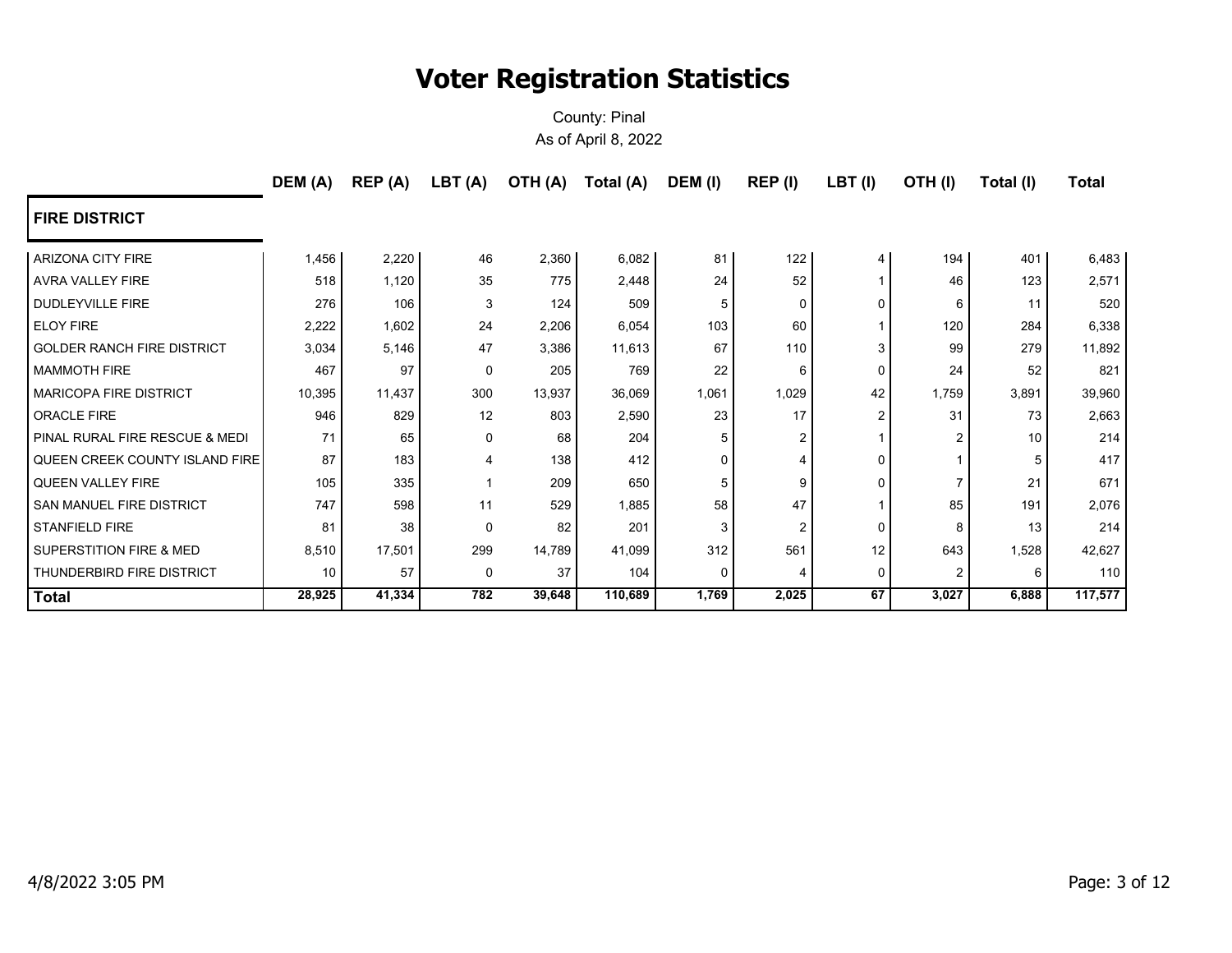|                                                 | DEM (A) | REP (A) | LBT (A)         | OTH (A) | Total (A) | DEM (I)         | REP (I)        | LBT(I)       | OTH(I)          | Total (I) | <b>Total</b> |
|-------------------------------------------------|---------|---------|-----------------|---------|-----------|-----------------|----------------|--------------|-----------------|-----------|--------------|
| <b>FLOOD CONTROL</b>                            |         |         |                 |         |           |                 |                |              |                 |           |              |
| <b>FLORENCE FLOOD CONTROL</b>                   | 636     | 640     | 13              | 729     | 2,018     | 30 <sup>°</sup> | 25             | 0            | 42              | 97        | 2,115        |
| <b>GREENE RESERVOIR FLOOD</b><br><b>CONTROL</b> | 2       | 11      | $\mathbf 0$     | 10      | 23        | $\overline{2}$  | 1              | 0            | 0               | 3         | 26           |
| <b>MAGMA FLOOD CONTROL</b>                      | 1,889   | 3,867   | 88              | 3,410   | 9,254     | 57              | 138            |              | 143             | 339       | 9,593        |
| MARICOPA FLOOD CONTROL                          | 10,402  | 11,521  | 301             | 13,976  | 36,200    | 1,061           | 1,030          | 42           | 1,760           | 3,893     | 40,093       |
| <b>MIDWAY FLOOD CONTROL</b>                     | 480     | 628     | 13              | 760     | 1,881     | 15              | 27             | U            | 35              | 77        | 1,958        |
| STANFIELD FLOOD CONTROL                         | 135     | 103     | -1              | 149     | 388       | 6               | 5              |              | 12              | 24        | 412          |
| <b>Total</b>                                    | 13,544  | 16,770  | 416             | 19,034  | 49,764    | 1,171           | 1,226          | 44           | 1,992           | 4,433     | 54,197       |
| <b>IMPROVEMENT</b>                              |         |         |                 |         |           |                 |                |              |                 |           |              |
| ANTELOPE PEAK DWID                              | 14      | 45      | 0               | 36      | 95        | $\mathbf 0$     | 5              | $\Omega$     |                 | 6         | 101          |
| <b>DESERT SPRINGS DWID</b>                      |         | 8       | $\mathbf 0$     | 3       | 12        | $\mathbf 0$     | 0              | $\Omega$     | 0               | $\Omega$  | 12           |
| MARICOPA CONSOLIDATED DWID                      | 156     | 94      | 6               | 176     | 432       | 10              | 4              | $\Omega$     | 21              | 35        | 467          |
| <b>MARICOPA MOUNTAIN DWID</b>                   | 24      | 38      |                 | 49      | 112       | $\Omega$        | 1              | $\Omega$     | 3               | 4         | 116          |
| PAPAGO BUTTE DWID                               | 42      | 106     | $\overline{7}$  | 66      | 221       | $\overline{7}$  | 8              | $\Omega$     |                 | 22        | 243          |
| PICACHO DWID                                    | 60      | 26      | 0               | 36      | 122       | $\overline{2}$  | $\overline{2}$ | $\Omega$     | 5               | 9         | 131          |
| QUEEN VALLEY DWID                               | 100     | 294     |                 | 193     | 588       | 5               | 9              | $\Omega$     |                 | 21        | 609          |
| <b>SEVEN RANCHES DWID</b>                       | 11      | 6       | $\mathbf 0$     | 8       | 25        |                 | 3              | $\Omega$     | 3               | 7         | 32           |
| THUNDERBIRD FARMS DWID                          | 168     | 332     | 8               | 316     | 824       | 8               | 29             | $\Omega$     | 21              | 58        | 882          |
| <b>VILLA GRANDE DWID</b>                        | 52      | 64      | 0               | 62      | 178       | 3               | 5              | $\mathbf 0$  | $\overline{2}$  | 10        | 188          |
| <b>Total</b>                                    | 628     | 1,013   | $\overline{23}$ | 945     | 2,609     | $\overline{36}$ | 66             | $\mathbf{0}$ | $\overline{70}$ | 172       | 2,781        |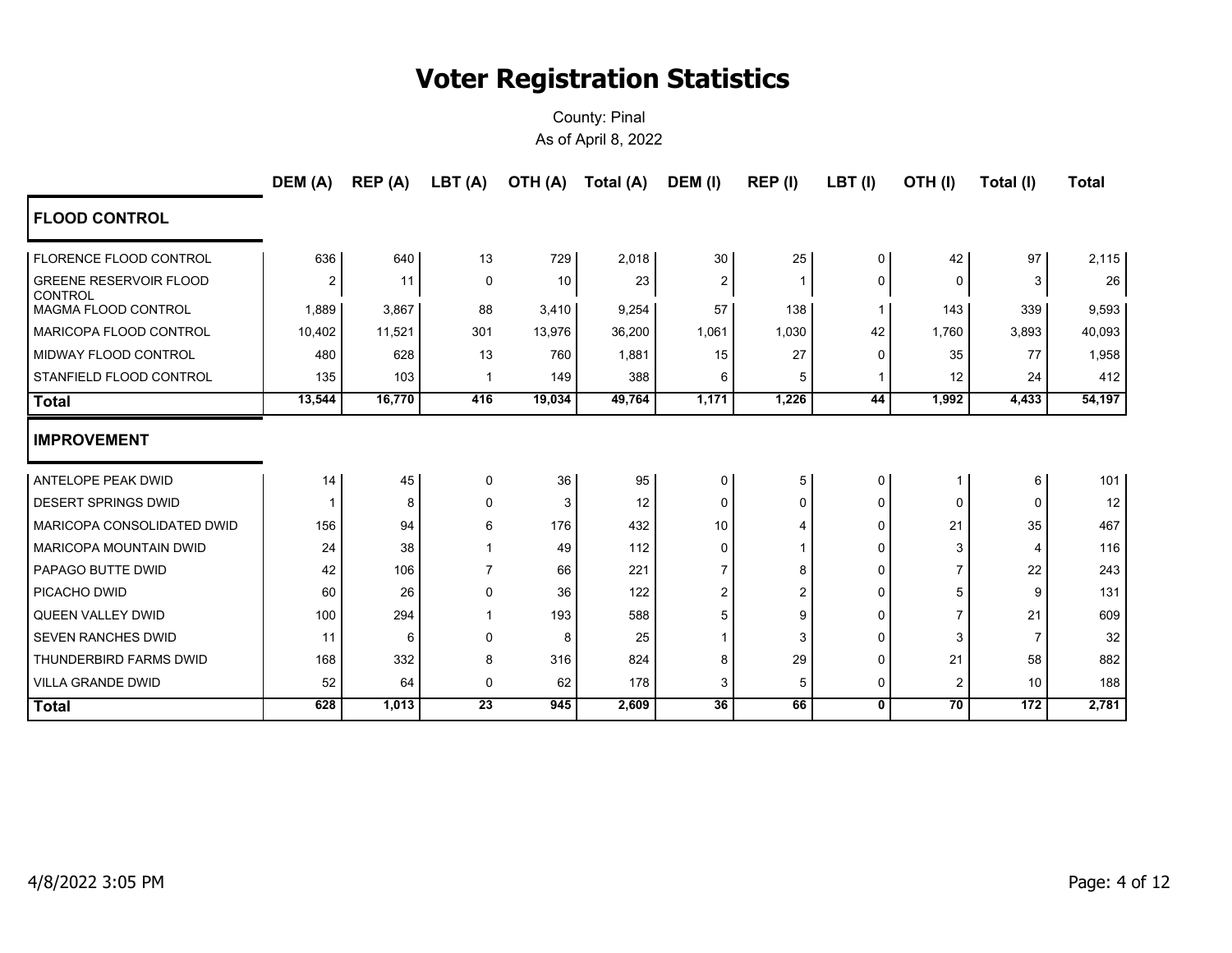|                                       | DEM (A) | REP(A) | LBT(A) | OTH (A) | Total (A) | DEM (I) | REP (I) | $LBT$ (I) | OTH(I) | Total (I) | Total   |
|---------------------------------------|---------|--------|--------|---------|-----------|---------|---------|-----------|--------|-----------|---------|
| <b>JOINT TECHNOLOGY</b>               |         |        |        |         |           |         |         |           |        |           |         |
| CENTRAL ARIZONA INSTITUTE OF T        | 43,965  | 57,812 | 1,309  | 61,804  | 164,890   | 2,876   | 3,318   | 105       | 5,132  | 11,431    | 176,321 |
| <b>COBRE VALLEY INSTITUTE OF TECH</b> | 1,847   | 1,166  | 29     | 1,225   | 4,267     | 42      | 24      |           | 51     | 118       | 4,385   |
| EAST VALLEY INSTITUTE OF TECH         | 13,841  | 30,342 | 559    | 24,224  | 68,966    | 454     | 920     | 24        | 982    | 2,380     | 71,346  |
| PIMA JOINT TECHNICAL EDUCATION        | 1,267   | 760    | 11     | 790     | 2,828     | 85      | 58      | 2         | 114    | 259       | 3,087   |
| <b>Total</b>                          | 60,920  | 90,080 | 1,908  | 88,043  | 240,951   | 3,457   | 4,320   | 132       | 6,279  | 14,188    | 255,139 |
| <b>JUSTICE OF THE PEACE</b>           |         |        |        |         |           |         |         |           |        |           |         |
| <b>JUSTICE OF PEACE 01</b>            | 14,487  | 30,066 | 698    | 24,873  | 70,124    | 474     | 936     | 34        | 994    | 2,438     | 72,562  |
| <b>JUSTICE OF PEACE 02</b>            | 11,709  | 12,460 | 233    | 14,776  | 39,178    | 954     | 1,063   | 27        | 1,818  | 3,862     | 43,040  |
| <b>JUSTICE OF PEACE 03</b>            | 10,402  | 14,487 | 283    | 14,618  | 39,790    | 462     | 545     | 10        | 761    | 1,778     | 41,568  |
| <b>JUSTICE OF PEACE 04</b>            | 12,575  | 13,274 | 351    | 16,762  | 42,962    | 1,122   | 1,121   | 46        | 1,890  | 4,179     | 47,141  |
| <b>JUSTICE OF PEACE 05</b>            | 7,111   | 7,890  | 102    | 6,169   | 21,272    | 218     | 210     | 8         | 296    | 732       | 22,004  |
| <b>JUSTICE OF PEACE 06</b>            | 8,627   | 17,883 | 300    | 15,041  | 41,851    | 318     | 572     | 12        | 652    | 1,554     | 43,405  |
| <b>Total</b>                          | 64,911  | 96,060 | 1,967  | 92,239  | 255,177   | 3,548   | 4,447   | 137       | 6,411  | 14,543    | 269,720 |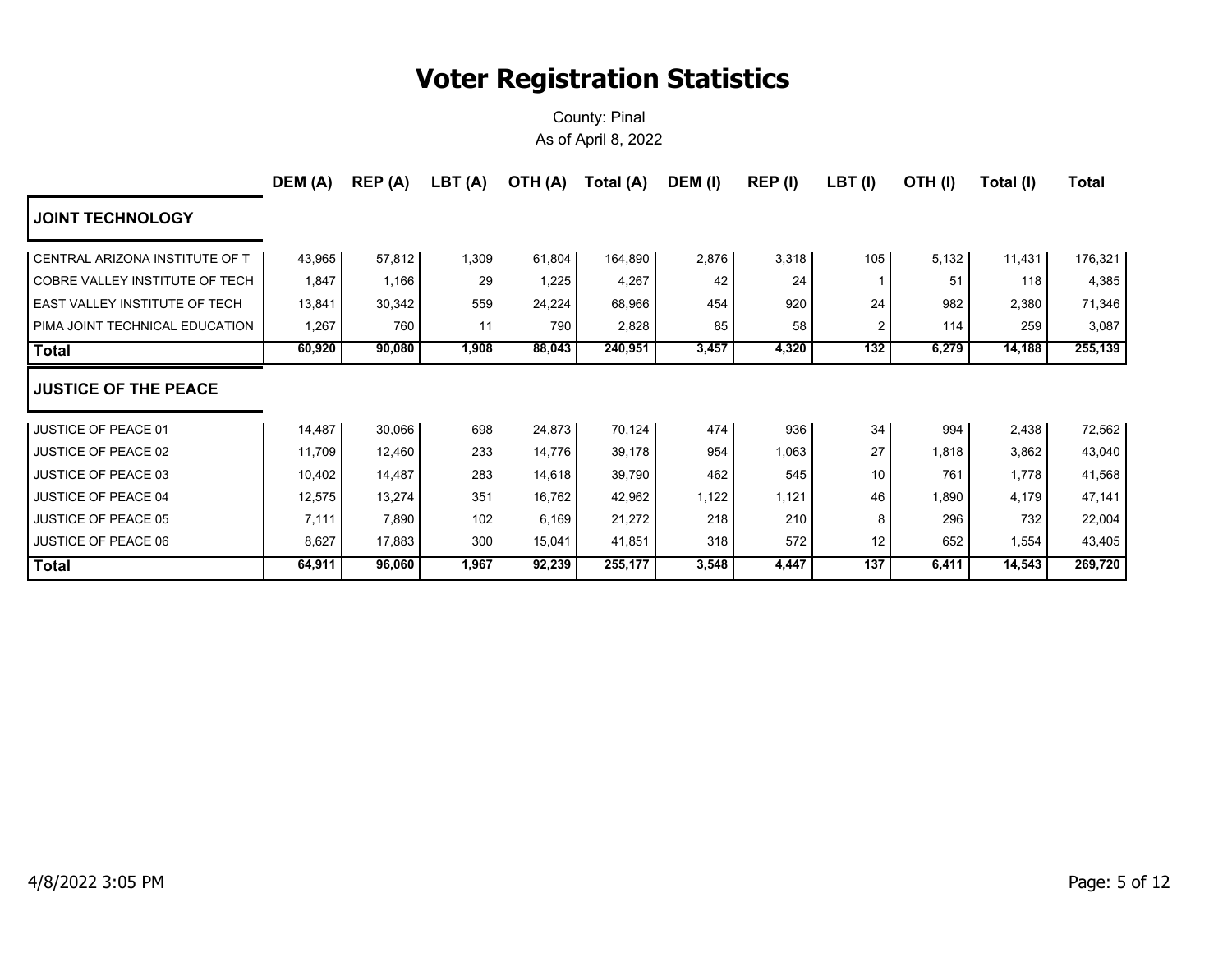|                         | DEM (A) | REP (A) | LBT (A) | (A) OTH | Total (A) | DEM (I) | REP (I)  | $LBT$ (I) | OTH(I) | Total (I) | <b>Total</b> |
|-------------------------|---------|---------|---------|---------|-----------|---------|----------|-----------|--------|-----------|--------------|
| <b>LEGISLATIVE</b>      |         |         |         |         |           |         |          |           |        |           |              |
| LEGISLATIVE DISTRICT 16 | 32,360  | 35,520  | 781     | 42.264  | 110,925   | 2,461   | 2,569    | 80        | 4,314  | 9,424     | 120,349      |
| LEGISLATIVE DISTRICT 6  | 0       |         | 0       | 0       |           | 0       | $\Omega$ | 0         |        | $\Omega$  | 0 I          |
| LEGISLATIVE DISTRICT 7  | 13,631  | 23,172  | 401     | 19,513  | 56,717    | 499     | 742      | 16        | 886    | 2,143     | 58,860       |
| LEGISLATIVE DISTRICT 10 | 1,508   | 2,819   | 58      | 2,803   | 7,188     | 52      | 99       | 4         | 150    | 305       | 7,493        |
| LEGISLATIVE DISTRICT 15 | 14,048  | 28,864  | 663     | 23,928  | 67,503    | 463     | 904      | 33        | 952    | 2,352     | 69,855       |
| LEGISLATIVE DISTRICT 17 | 3,210   | 5,676   | 64      | 3,643   | 12,593    | 72      | 133      | 4         | 109    | 318       | 12,911       |
| LEGISLATIVE DISTRICT 23 | 154     | 9       | 0       | 88      | 251       |         | 0        | 0         |        |           | 252          |
| <b>Total</b>            | 64,911  | 96,060  | 1,967   | 92,239  | 255,177   | 3,548   | 4,447    | 137       | 6,411  | 14,543    | 269,720      |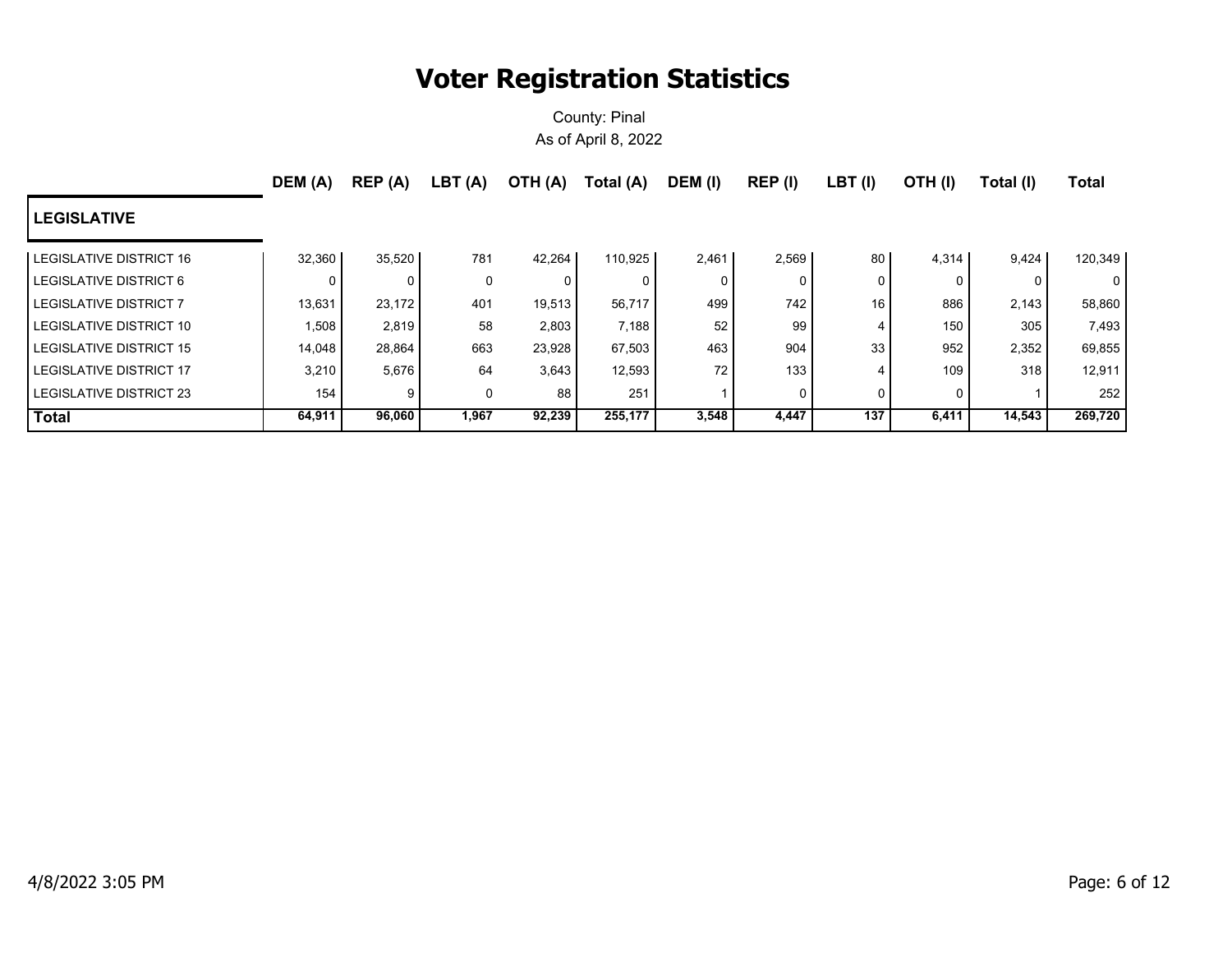|                            | DEM (A) | REP (A) | LBT(A)         | OTH (A) | Total (A) | DEM (I)        | REP (I)        | LBT(I)         | OTH(I) | Total (I) | <b>Total</b> |
|----------------------------|---------|---------|----------------|---------|-----------|----------------|----------------|----------------|--------|-----------|--------------|
| <b>PRECINCT</b>            |         |         |                |         |           |                |                |                |        |           |              |
| 01 KEARNY                  | 606     | 506     | 11             | 410     | 1,533     | 7              | 11             | 0              | 16     | 34        | 1,567        |
| 04 DUDLEYVILLE             | 323     | 143     | $\overline{4}$ | 162     | 632       | $\overline{7}$ | $\mathbf 1$    | $\mathbf{1}$   | 7      | 16        | 648          |
| 05 SAN MANUEL              | 771     | 665     | 11             | 563     | 2,010     | 60             | 51             | $\overline{1}$ | 89     | 201       | 2,211        |
| 06 MAMMOTH                 | 512     | 138     | $\mathbf 0$    | 247     | 897       | 25             | $\overline{7}$ | $\mathbf{1}$   | 26     | 59        | 956          |
| 07 ORACLE                  | 29      | 80      | 3              | 35      | 147       | 0              | 2              | $\Omega$       | -1     | 3         | 150          |
| 08 SADDLEBROOKE WEST       | 776     | 1,282   | $\overline{7}$ | 771     | 2,836     | 23             | 22             | $\Omega$       | 31     | 76        | 2,912        |
| 09 ARIZONA CITY            | 790     | 1,166   | 24             | 1,318   | 3,298     | 50             | 83             | 2              | 131    | 266       | 3,564        |
| 10 TOLTEC SOUTH            | 629     | 991     | 20             | 974     | 2,614     | 28             | 36             | $\overline{2}$ | 54     | 120       | 2,734        |
| 11 PICACHO                 | 94      | 126     | $\mathbf 0$    | 118     | 338       | 6              | 8              | 1              | 5      | 20        | 358          |
| 12 ELOY                    | 578     | 126     | 4              | 474     | 1,182     | 28             | 12             | 1              | 36     | 77        | 1,259        |
| 13 TOLTEC                  | 871     | 1,208   | 20             | 1,131   | 3,230     | 24             | 32             | $\Omega$       | 33     | 89        | 3,319        |
| 14 ELOY SOUTH              | 687     | 143     | 3              | 466     | 1,299     | 46             | 13             | 0              | 39     | 98        | 1,397        |
| 15 SADDLEBROOKE EAST       | 692     | 1,287   | $\overline{7}$ | 828     | 2,814     | 15             | 25             | 0              | 20     | 60        | 2,874        |
| 16 RED ROCK                | 174     | 530     | 17             | 257     | 978       | 5              | 23             | 1              | 8      | 37        | 1,015        |
| 17 COOLIDGE NE             | 558     | 407     | 8              | 681     | 1,654     | 29             | 10             | 0              | 32     | 71        | 1,725        |
| 18 COOLIDGE NW             | 1,039   | 1,195   | 24             | 1,420   | 3,678     | 51             | 36             | 0              | 52     | 139       | 3,817        |
| 19 COOLIDGE SOUTH          | 751     | 577     | 16             | 946     | 2,290     | 28             | 21             | $\mathbf 1$    | 37     | 87        | 2,377        |
| 20 RANDOLPH                | 232     | 375     | 3              | 337     | 947       | $\overline{7}$ | 13             | 0              | 9      | 29        | 976          |
| 21 CENTRAL ARIZONA COLLEGE | 294     | 619     | 9              | 430     | 1,352     | 5              | 13             | 0              | 22     | 40        | 1,392        |
| 22 ELEVEN MILE CORNER      | 213     | 409     | $\overline{7}$ | 299     | 928       | $\overline{4}$ | 14             | 0              | 20     | 38        | 966          |
| 23 FLORENCE NORTH          | 223     | 480     | $\overline{2}$ | 366     | 1,071     | 9              | 12             | 0              | 16     | 37        | 1,108        |
| 24 FLORENCE SOUTH          | 767     | 872     | 22             | 879     | 2,540     | 36             | 31             | 0              | 48     | 115       | 2,655        |
| 25 CACTUS FOREST           | 284     | 868     | 13             | 575     | 1,740     | 8              | 20             | 0              | 22     | 50        | 1,790        |
| 26 JOHNSON RANCH           | 821     | 1,711   | 28             | 1,420   | 3,980     | 27             | 54             | -1             | 40     | 122       | 4,102        |
| 27 POSTON BUTTE            | 767     | 1,392   | 36             | 1,421   | 3,616     | 24             | 62             | 0              | 76     | 162       | 3,778        |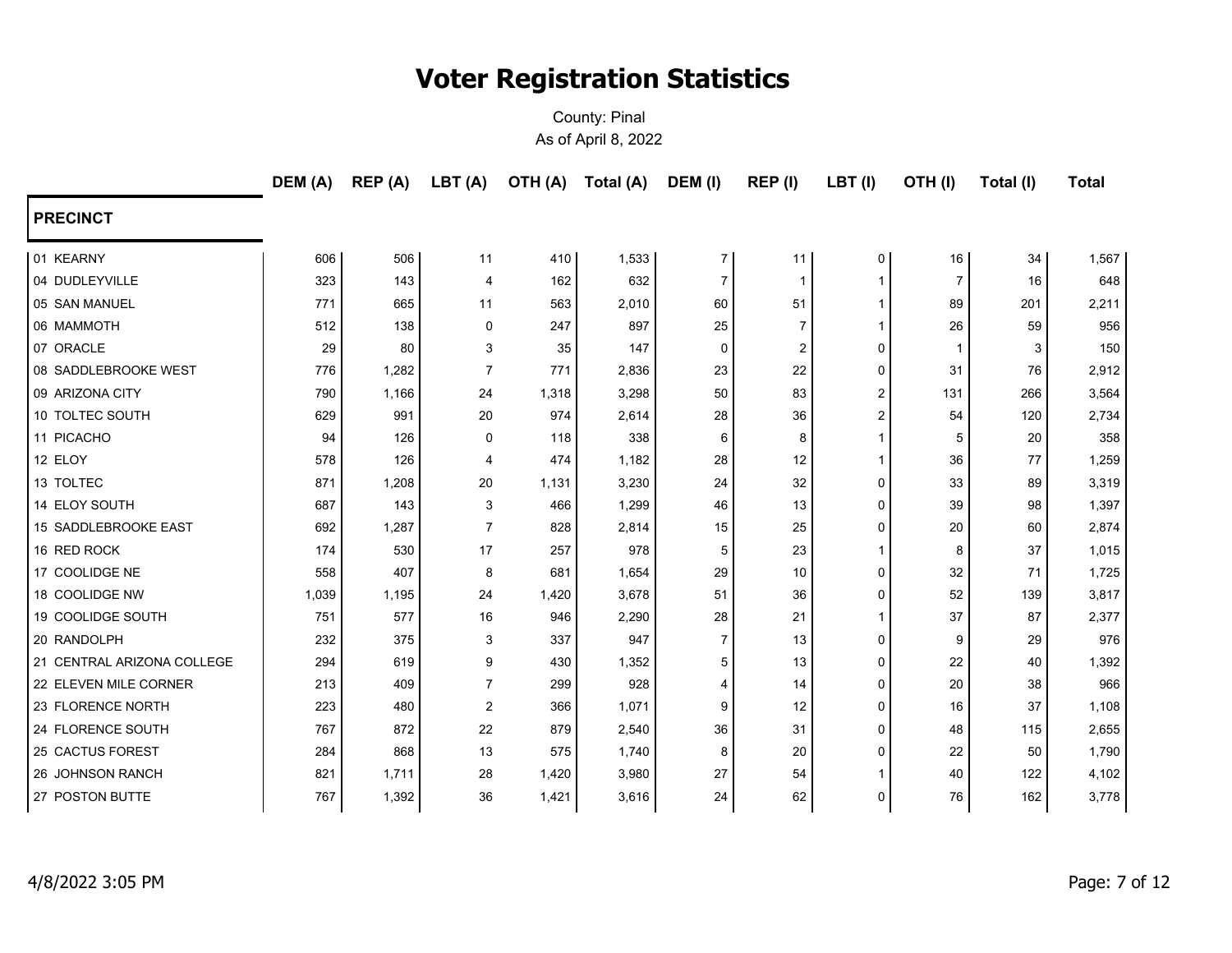|                              | DEM (A) | REP(A) | LBT(A)       | <b>OTH (A)</b> | Total (A) | DEM (I)  | REP (I)        | $LBT$ (I) | OTH(I)         | Total (I) | <b>Total</b> |
|------------------------------|---------|--------|--------------|----------------|-----------|----------|----------------|-----------|----------------|-----------|--------------|
| 28 QUEEN CREEK               | 1,552   | 3,221  | 60           | 2,444          | 7,277     | 23       | 81             | 6         | 70             | 180       | 7,457        |
| 29 SACATON                   | 509     | 85     | 3            | 581            | 1,178     | 2        | $\overline{2}$ | 0         | 11             | 15        | 1,193        |
| 30 MARICOPA                  | 661     | 750    | 21           | 934            | 2,366     | 49       | 51             | 3         | 62             | 165       | 2,531        |
| 31 STANFIELD                 | 243     | 271    | 5            | 296            | 815       | 8        | 9              |           | 17             | 35        | 850          |
| 33 CASA GRANDE N CENTRAL     | 813     | 723    | 16           | 1,022          | 2,574     | 138      | 115            | 6         | 290            | 549       | 3,123        |
| 34 CASA GRANDE S CENTRAL     | 728     | 610    | 14           | 761            | 2,113     | 93       | 63             | 4         | 119            | 279       | 2,392        |
| 35 CASA GRANDE NE            | 790     | 956    | 21           | 1,003          | 2,770     | 72       | 78             |           | 110            | 261       | 3,031        |
| 36 CASA GRANDE SE            | 1,062   | 669    | 19           | 1,181          | 2,931     | 103      | 93             | 0         | 242            | 438       | 3,369        |
| 37 CASA GRANDE NW            | 322     | 519    | 3            | 496            | 1,340     | 19       | 36             | 1         | 31             | 87        | 1,427        |
| 38 CASA GRANDE SW            | 233     | 266    | 2            | 300            | 801       | 4        | 13             | 0         | 7              | 24        | 825          |
| 39 CASA GRANDE RANCHO GRANDE | 916     | 1,291  | 31           | 1,290          | 3,528     | 55       | 88             | 4         | 93             | 240       | 3,768        |
| 40 APACHE JCT SUPERSTITION   | 739     | 1,081  | 22           | 1,042          | 2,884     | 43       | 55             | 0         | 49             | 147       | 3,031        |
| 41 CASA GRANDE INTERCHANGE   | 838     | 1,254  | 8            | 1,266          | 3,366     | 54       | 84             |           | 105            | 244       | 3,610        |
| 42 APACHE JCT NW             | 469     | 856    | 19           | 937            | 2,281     | 17       | 39             | 3         | 51             | 110       | 2,391        |
| 43 APACHE JCT SW             | 638     | 1,166  | 23           | 1,090          | 2,917     | 14       | 35             | 0         | 50             | 99        | 3,016        |
| 44 APACHE JCT SE             | 707     | 1,279  | 27           | 1,255          | 3,268     | 29       | 35             | 0         | 72             | 136       | 3,404        |
| 45 APACHE JCT NE             | 571     | 1,545  | 21           | 1,170          | 3,307     | 12       | 53             | 0         | 47             | 112       | 3,419        |
| 46 APACHE JCT EAST           | 413     | 967    | 10           | 733            | 2,123     | 15       | 22             | 0         | 22             | 59        | 2,182        |
| 47 APACHE JCT CENTRAL        | 599     | 931    | 25           | 1,015          | 2,570     | 23       | 47             | 1         | 64             | 135       | 2,705        |
| 48 GOLD CANYON               | 647     | 1,349  | 16           | 1,045          | 3,057     | 17       | 33             | 0         | 28             | 78        | 3,135        |
| 49 QUEEN VALLEY              | 105     | 329    | $\mathbf{1}$ | 209            | 644       | 5        | 10             | 0         | $\overline{7}$ | 22        | 666          |
| 50 SUPERIOR                  | 857     | 324    | 13           | 507            | 1,701     | 27       | 8              | 0         | 25             | 60        | 1,761        |
| 51 SUPERIOR WEST             | 3       | 16     | 0            | 12             | 31        | $\Omega$ | $\Omega$       | 0         | 0              | $\Omega$  | 31           |
| 52 SUTTON SUMMIT             | 35      | 81     |              | 57             | 174       |          | 3              | 0         |                | 5         | 179          |
| 53 CHUI CHU                  | 154     | 9      | 0            | 88             | 251       |          | $\Omega$       | 0         | $\mathbf 0$    |           | 252          |
| 54 THUNDERBIRD FARMS         | 185     | 358    | 8            | 329            | 880       | 8        | 24             |           | 23             | 56        | 936          |
| 55 CASA GRANDE WEST          | 786     | 889    | 18           | 1,109          | 2,802     | 31       | 50             | 2         | 76             | 159       | 2,961        |
|                              |         |        |              |                |           |          |                |           |                |           |              |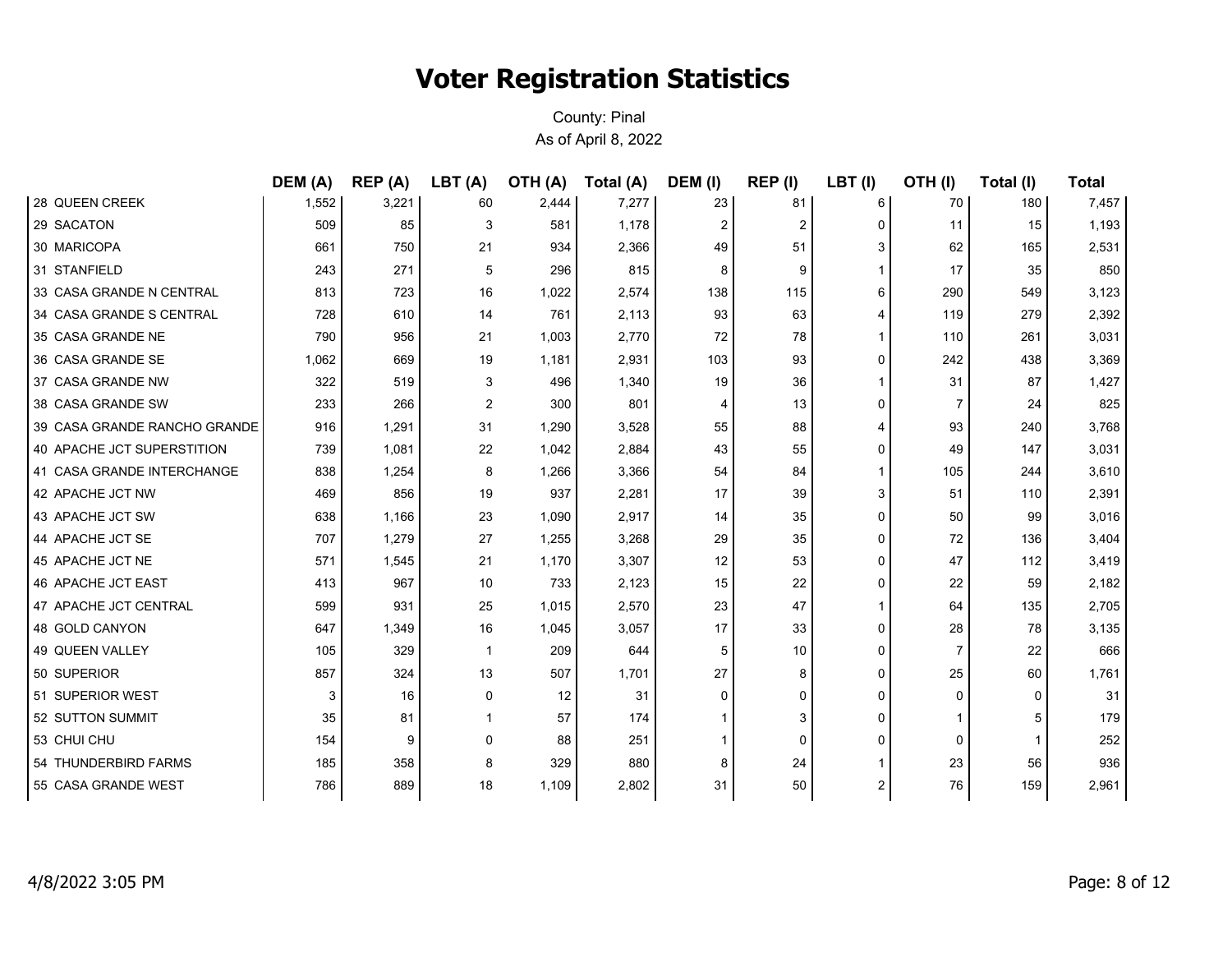|                               | DEM (A) | REP(A) | LBT(A)       | <b>OTH (A)</b> | Total (A) | DEM (I) | REP (I)        | $LBT$ (I) | OTH(I)         | Total (I) | <b>Total</b> |
|-------------------------------|---------|--------|--------------|----------------|-----------|---------|----------------|-----------|----------------|-----------|--------------|
| 56 APACHE JUNCTION NORTH      | 401     | 797    | 16           | 776            | 1,990     | 21      | 25             | 1         | 49             | 96        | 2,086        |
| 57 APACHE JUNCTION N. CENTRAL | 473     | 1,265  | 33           | 817            | 2,588     | 12      | 45             | 1         | 29             | 87        | 2,675        |
| 58 APACHE JUNCTION E. CENTRAL | 376     | 907    | 20           | 807            | 2,110     | 16      | 28             | 2         | 29             | 75        | 2,185        |
| 59 APACHE JUNCTION SOUTH      | 832     | 1,642  | 27           | 1,426          | 3,927     | 31      | 63             | 1         | 55             | 150       | 4,077        |
| 60 BLACKWATER                 | 451     | 46     | 5            | 350            | 852       | 6       | $\overline{4}$ | 0         | $\overline{7}$ | 17        | 869          |
| 61 SAN TAN                    | 418     | 84     | 4            | 513            | 1,019     | 3       |                | 1         | 11             | 16        | 1,035        |
| 62 CASA BLANCA                | 505     | 68     | 8            | 501            | 1,082     | 5       | 2              | 0         | 6              | 13        | 1,095        |
| 63 APACHE TRAIL               | 340     | 648    | 6            | 708            | 1,702     | 18      | 20             | 2         | 30             | 70        | 1,772        |
| 64 SUPERSTITION MOUNTAIN      | 494     | 1,156  | 17           | 739            | 2,406     | 20      | 20             | 0         | 26             | 66        | 2,472        |
| 66 MOUNTAINBROOK VILLAGE      | 338     | 798    | $\mathbf{1}$ | 456            | 1,593     | 13      | 11             | 0         | 15             | 39        | 1,632        |
| 67 HIDDEN VALLEY              | 552     | 1,001  | 25           | 968            | 2,546     | 26      | 53             | 1         | 60             | 140       | 2,686        |
| 68 SAN TAN PARK               | 995     | 1,707  | 48           | 1,615          | 4,365     | 37      | 54             | 2         | 61             | 154       | 4,519        |
| 69 BELLA VISTA                | 465     | 848    | 23           | 795            | 2,131     | 16      | 27             | 1         | 46             | 90        | 2,221        |
| 70 COPPER BASIN               | 442     | 1,204  | 35           | 947            | 2,628     | 11      | 32             | 1         | 42             | 86        | 2,714        |
| 71 SCHNEPF                    | 676     | 1,738  | 37           | 1,299          | 3,750     | 25      | 58             | 2         | 38             | 123       | 3,873        |
| 72 PERALTA                    | 228     | 589    | 6            | 400            | 1,223     | 5       | 17             | 0         | 13             | 35        | 1,258        |
| 73 SANTA ROSA                 | 493     | 627    | 18           | 672            | 1,810     | 52      | 53             | 3         | 105            | 213       | 2,023        |
| 74 EL DORADO                  | 874     | 865    | 19           | 1,099          | 2,857     | 101     | 115            | 5         | 201            | 422       | 3,279        |
| 75 WALKER BUTTE               | 814     | 1,379  | 54           | 1,402          | 3,649     | 41      | 57             | 1         | 72             | 171       | 3,820        |
| 76 VALLEY OF THE SUN          | 389     | 1,017  | 21           | 790            | 2,217     | 7       | 23             | 0         | 12             | 42        | 2,259        |
| 77 AK CHIN COMMUNITY          | 254     | 36     | $\mathbf 0$  | 185            | 475       | 11      | 3              | 0         | 12             | 26        | 501          |
| 78 MARICOPA MEADOWS           | 804     | 980    | 33           | 1,090          | 2,907     | 91      | 84             | 4         | 144            | 323       | 3,230        |
| 79 MARICOPA FIESTA            | 870     | 1,085  | 27           | 1,250          | 3,232     | 114     | 87             | 7         | 180            | 388       | 3,620        |
| 80 PROVINCE                   | 1,637   | 2,094  | 40           | 2,122          | 5,893     | 99      | 151            | 5         | 197            | 452       | 6,345        |
| 81 IRONWOOD COMMON            | 759     | 999    | 9            | 1,000          | 2,767     | 65      | 84             | 0         | 142            | 291       | 3,058        |
| 82 CRUZ PARK                  | 436     | 206    | 4            | 559            | 1,205     | 59      | 31             | 2         | 90             | 182       | 1,387        |
| 83 COYOTE RANCH               | 885     | 1,224  | 20           | 1,035          | 3,164     | 75      | 86             | 3         | 137            | 301       | 3,465        |
|                               |         |        |              |                |           |         |                |           |                |           |              |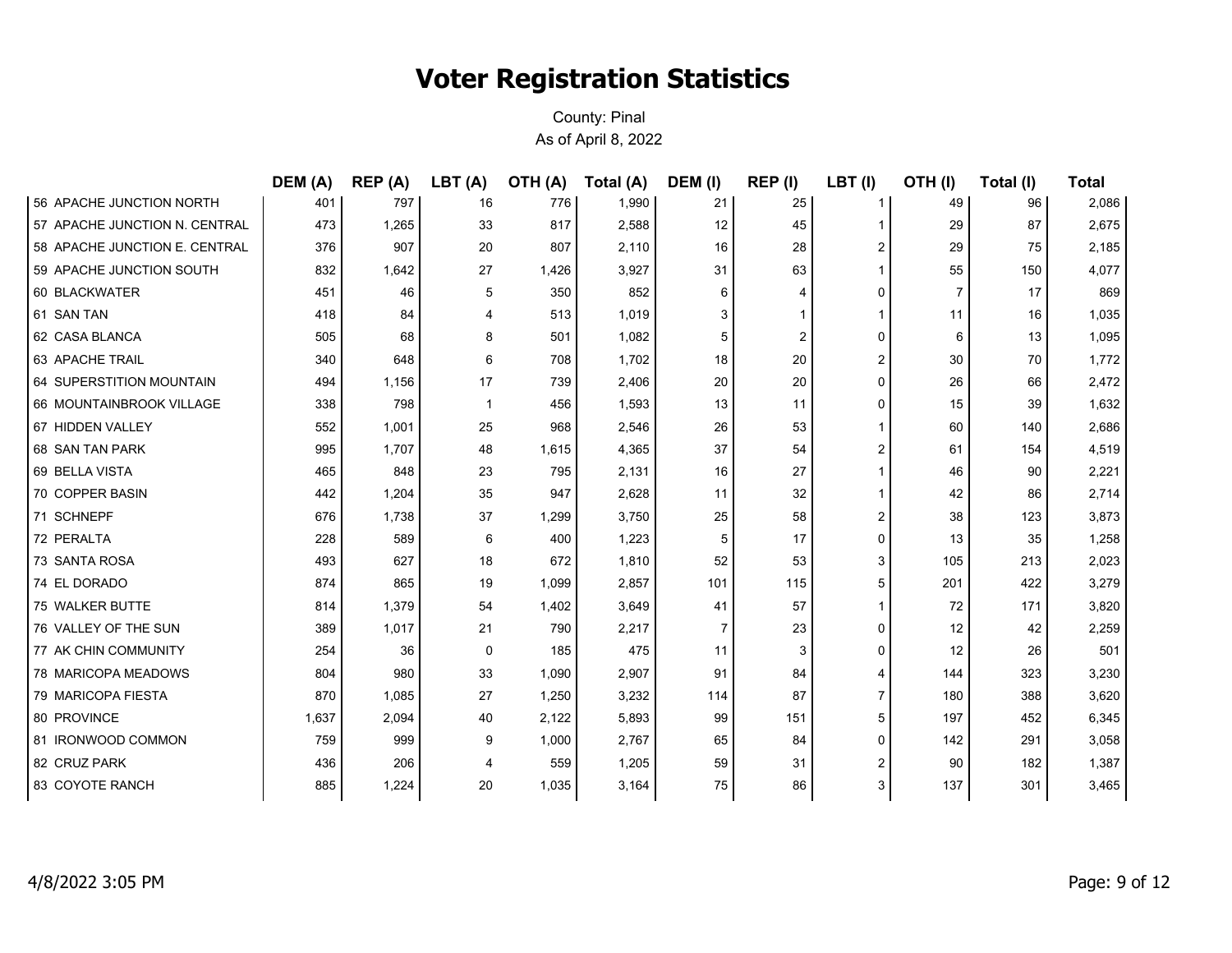|                             | DEM (A) | REP(A) | LBT(A) | <b>OTH (A)</b> | Total (A) | DEM (I)        | REP (I) | LBT(I)                  | OTH(I) | Total (I) | <b>Total</b>   |
|-----------------------------|---------|--------|--------|----------------|-----------|----------------|---------|-------------------------|--------|-----------|----------------|
| 84 GOLD CANYON NORTH        | 254     | 576    | 10     | 414            | 1,254     | $\mathbf{7}$   | 14      | 1                       | 16     | 38        | 1,292          |
| <b>85 SAN TAN HEIGHTS</b>   | 713     | 1,145  | 34     | 1,190          | 3,082     | 40             | 50      | 3                       | 68     | 161       | 3,243          |
| 86 CIRCLE CROSS RANCH       | 1,134   | 2,113  | 44     | 1,750          | 5,041     | 39             | 43      | 3                       | 75     | 160       | 5,201          |
| 87 JOHNSON RANCH EAST       | 834     | 1,281  | 41     | 1,308          | 3,464     | 25             | 52      | 5                       | 39     | 121       | 3,585          |
| 88 IRONWOOD CROSSING        | 698     | 1,972  | 43     | 1,276          | 3,989     | 22             | 57      | $\mathbf 1$             | 40     | 120       | 4,109          |
| <b>89 QUAIL HOLLOW</b>      | 3       | 2      | 0      | 2              | 7         | $\mathbf 0$    | 0       | 0                       | 0      | 0         | $\overline{7}$ |
| 90 SENITA                   | 859     | 715    | 26     | 1,085          | 2,685     | 105            | 82      | 0                       | 151    | 338       | 3,023          |
| 91 SILVERBELL               | 34      | 102    | -1     | 78             | 215       | 2              | 6       | 0                       | 3      | 11        | 226            |
| 92 EAGLE CREST              | 996     | 1,650  | 29     | 1,175          | 3,850     | 20             | 52      | $\overline{\mathbf{c}}$ | 39     | 113       | 3,963          |
| 93 ORACLE SOUTH             | 939     | 791    | 12     | 790            | 2,532     | 24             | 17      | 2                       | 30     | 73        | 2,605          |
| 94 SKYLINE RANCH            | 797     | 1,372  | 32     | 1,258          | 3,459     | 33             | 56      | 2                       | 69     | 160       | 3,619          |
| 95 QUEEN CREEK SOUTH        | 646     | 1,387  | 39     | 1,168          | 3,240     | 28             | 54      | 0                       | 35     | 117       | 3,357          |
| 96 SAN TAN RANCHES          | 355     | 1,361  | 19     | 760            | 2,495     | $\overline{7}$ | 27      | 2                       | 13     | 49        | 2,544          |
| 97 COPPER BASIN SOUTHEAST   | 1,159   | 1,785  | 39     | 1,828          | 4,811     | 38             | 75      | 3                       | 109    | 225       | 5,036          |
| 98 LINKS ESTATES            | 994     | 2,003  | 56     | 1,656          | 4,709     | 30             | 58      | 0                       | 72     | 160       | 4,869          |
| 99 MISSION VALLEY           | 1,160   | 1,346  | 31     | 1,472          | 4,009     | 100            | 125     |                         | 192    | 418       | 4,427          |
| 100 DESERT CEDARS           | 1,120   | 1,092  | 26     | 1,493          | 3,731     | 97             | 79      | 4                       | 149    | 329       | 4,060          |
| 101 ALTERRA NORTH           | 926     | 787    | 11     | 1,194          | 2,918     | 117            | 110     | 3                       | 186    | 416       | 3,334          |
| 102 MARICOPA WELLS          | 1,172   | 1,435  | 46     | 1,628          | 4,281     | 138            | 121     | 3                       | 219    | 481       | 4,762          |
| 103 SAN CARLOS COMMUNITY    | 0       | 0      | 0      | 0              | 0         | 0              | 0       | 0                       | 0      | $\Omega$  | 0              |
| 104 PICACHO SOUTH           | 437     | 740    | 22     | 629            | 1,828     | 23             | 34      | 0                       | 45     | 102       | 1,930          |
| <b>105 TOLTEC SOUTHWEST</b> | 129     | 248    | 2      | 256            | 635       | 8              | 8       | 0                       | 19     | 35        | 670            |
| 106 SADDLEBROOKE RANCH      | 572     | 927    | 4      | 612            | 2,115     | 9              | 11      | 1                       | 11     | 32        | 2,147          |
| 107 CASA GRANDE COWTOWN     | 573     | 749    | 20     | 833            | 2,175     | 72             | 98      | 2                       | 144    | 316       | 2,491          |
| 108 IRONWOOD CROSSING EAST  | 645     | 2,004  | 30     | 1,323          | 4,002     | 13             | 60      | 1                       | 60     | 134       | 4,136          |
| 109 FLORENCE ANTHEM         | 1,037   | 2,370  | 34     | 1,795          | 5,236     | 38             | 65      | 2                       | 56     | 161       | 5,397          |
| 110 RANCHO EL DORADO        | 358     | 401    | 14     | 472            | 1,245     | 31             | 39      | 2                       | 57     | 129       | 1,374          |
|                             |         |        |        |                |           |                |         |                         |        |           |                |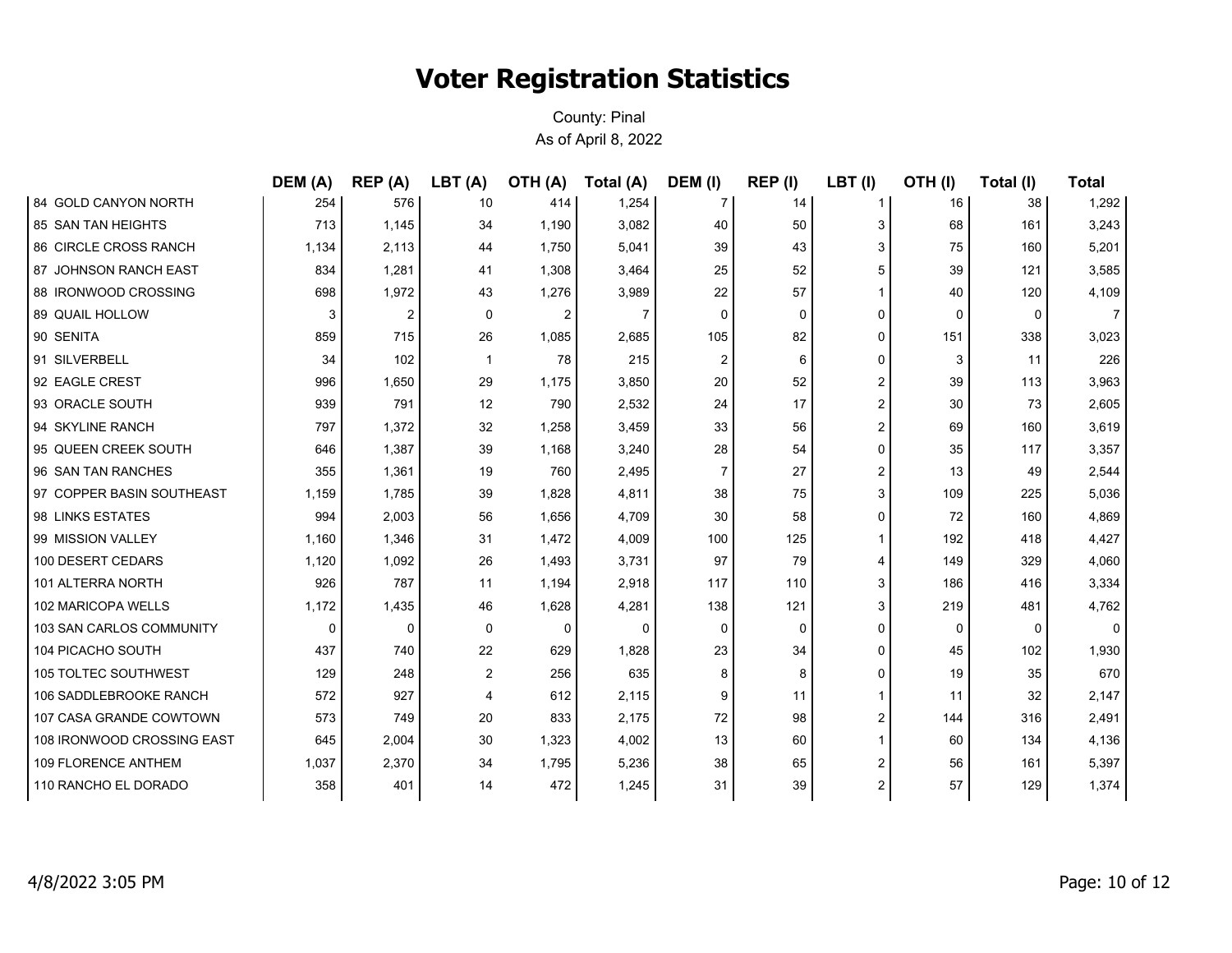|                              | DEM (A) | REP (A) | LBT(A) | OTH (A) | Total (A) | DEM (I) | REP (I) | LBT(I) | OTH (I) | Total (I) | <b>Total</b> |
|------------------------------|---------|---------|--------|---------|-----------|---------|---------|--------|---------|-----------|--------------|
| <b>111 TORTOSA</b>           | 644     | 625     | 20     | 931     | 2,220     | 67      | 57      | 3      | 110 l   | 237       | 2,457        |
| <b>112 SUNLAND RANCHES</b>   | 108     | 162     | 5      | 198     | 473       | 8       | 6       | 0      | 20      | 34        | 507          |
| 113 SCHNEPF SOUTH            | 358     | 818     | 15     | 644     | 1,835     | 12      | 18      | 0      | 33      | 63        | 1,898        |
| <b>Total</b>                 | 64,911  | 96,060  | 1,967  | 92,239  | 255,177   | 3,548   | 4,447   | 137    | 6,411   | 14,543    | 269,720      |
| <b>SANITARY</b>              |         |         |        |         |           |         |         |        |         |           |              |
| ARIZONA CITY SANITARY        | 1,447   | 2,184   | 46     | 2,339   | 6,016     | 80      | 119     | 4      | 190     | 393       | 6,409        |
| DESERT VISTA SANITARY        | 50      | 37      |        | 76      | 164       |         | 3       | 0      |         | 6         | 170          |
| <b>ORACLE SANITARY</b>       | 354     | 241     | 5      | 288     | 888       | 11      | 5       |        | 8       | 25        | 913          |
| <b>QUEEN VALLEY SANITARY</b> | 37      | 128     | 0      | 101     | 266       | 0       | 3       | 0      |         |           | 270          |
| <b>Total</b>                 | 1,888   | 2,590   | 52     | 2,804   | 7,334     | 91      | 130     | 5      | 202     | 428       | 7,762        |